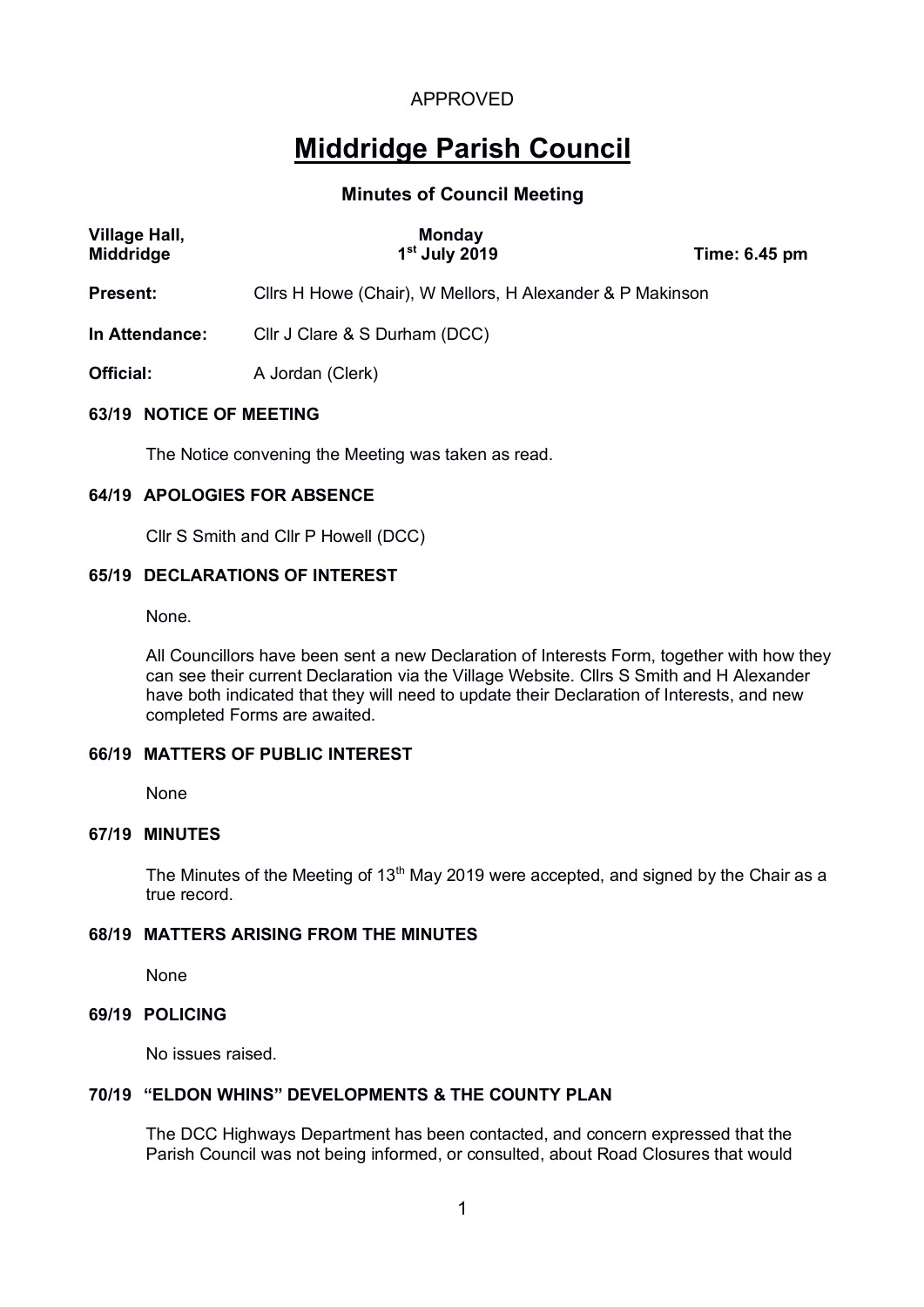## APPROVED

severely affect Middridge (and local Businesses). Cllr J Clare commented that County Councillors were not necessarily well informed of Roadworks that affected their Wards, and kindly agreed to raise this issue with the DCC Highways Department. *Action:* Cllr J Clare

However, possibly as a result of the above, the Parish Council have just been officially notified of a C35 Road Closure starting on 15<sup>th</sup> July, for one week. Cllr J Clare commented that his idea of a temporary road bypassing the Drainage Works, and thus avoiding the necessity of this Road Closure, had apparently proved impractical.

An official complaint has been lodged with the DCC Planning Enforcement Team regarding the amount of mud on Greenfield Way; receipt has been acknowledged. Cllr J Clare advised that we would need to repeat these complaints (whenever appropriate) before any action was likely.

## *Action:* Clerk

An official complaint was also lodged with the DCC Highways Department regarding the lack of sufficient advance warning of possible queues from the Traffic Lights; this issue was satisfactorily addressed. Unfortunately this problem has reoccurred, resulting in at least one near Accident, and despite another complaint, nothing has yet been done; this is to be chased.

#### *Action:* Clerk

Cllr W Mellors suggested that Keepmoat Homes should be contacted, with a view to having a Site Contact with whom any Issues regarding their Development could be raised; this was agreed. *Action:* Clerk

The Chair suggested that the Parish Council should prepare a "Welcome to Middridge" Flyer for potential new "Elder Gardens" Residents (Keepmoat Homes have previously indicated they would be prepared to facilitate this); this was agreed. *Action:* Clerk

The Draft County Durham Plan (CDP) has been approved by DCC, and submitted to the Secretary of State for Government Inspection. Cllr W Mellors and the Clerk are investigating to see if there have been any changes in the submission version of the CDP which would affect Middridge. Some difficulty has been experienced in locating this version of the CDP on the DCC Website, but Cllr J Clare suggested how this could be found.

#### **71/19 "THE PADDOCK" WILD-FLOWER GRASSLAND**

The Section 106 Money from the Persimmon "Elder Gardens" Development is now available to fund this Proposal. There have been a number of conflicting views expressed about this Proposal, and the Chair suggested that a Working Group should be established, which any interested Resident could join, to ensure whatever is done reflects Resident's wishes; this was agreed. A Notice is to be prepared to publicise the Working Group. *Action:* Clerk

#### **72/19 GROUNDS MAINTENANCE & GENERAL REPAIRS**

**(a) Street Light Removal**

Nothing to report.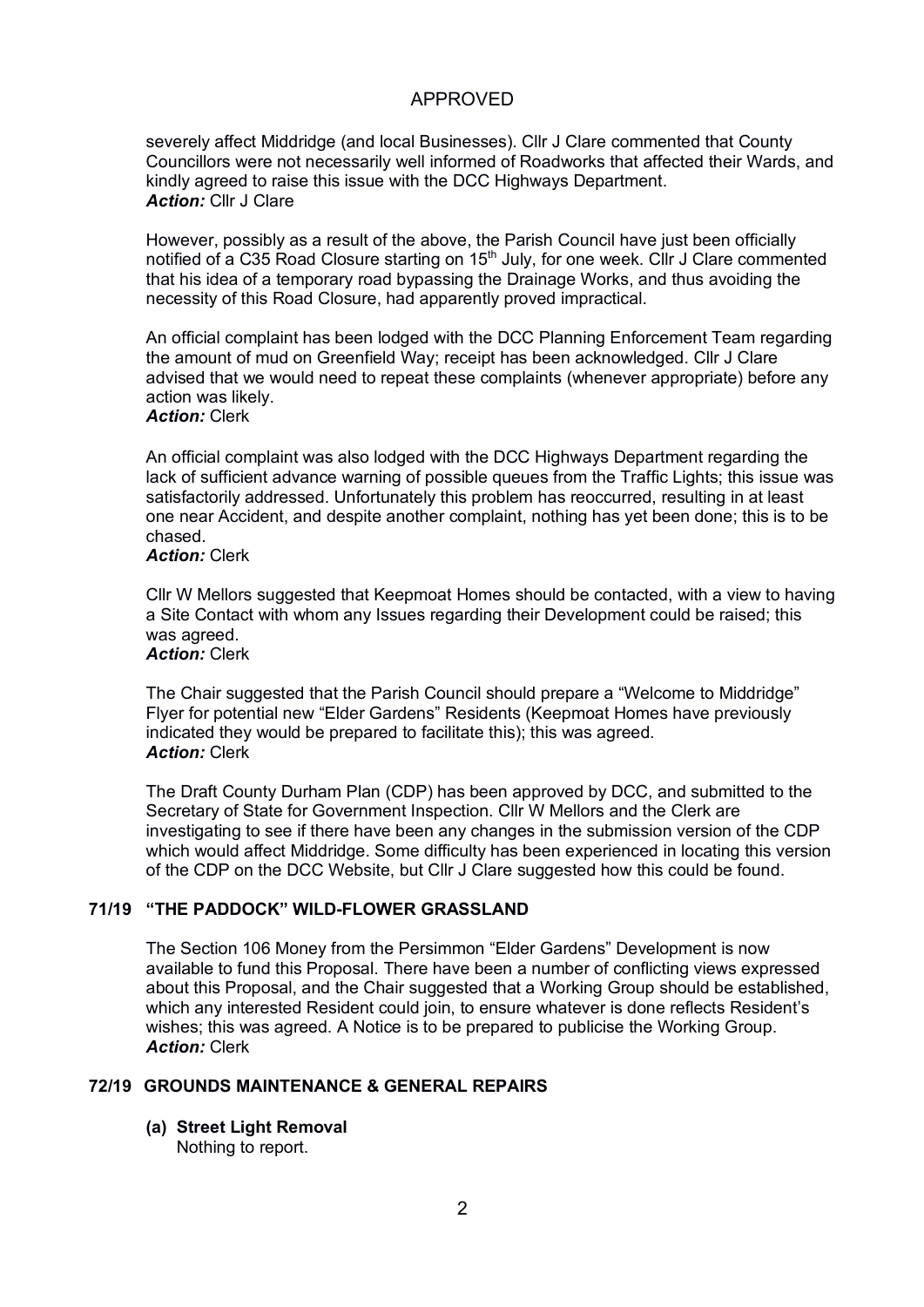# **(b) Walkers Lane Road & Parking**

Nothing to report.

## **(c) Parish Paths**

Peter Crinnion of the PPP is investigating who owns the recently discovered Metal Kissing Gate on Path 2.

Ian Hayman has submitted his Invoice for the First Cut of the Parish Paths.

## **(d) Tree Maintenance**

The Clerk has submitted the final paperwork for this GAMP Neighbourhood Budget funded Project, which is now complete.

## **(e) Dog Litter**

Still no response from DCC to the proposal to relocate a Dig Litter Bin to Northside Close. Cllr J Clare kindly agreed to chase this. *Action:* Cllr J Clare

## **(f) Village Green Maintenance**

Millennium Hedge – Jonathan Pounder has been contacted to provide a Quotation for the necessary maintenance, but to date no reply has been received. Cllr J Clare suggested we contact Tammy Morris-Hale of the DCC Ecology Department, who may be able to suggest alternative people able to undertake this work. *Action:* Clerk

## **73/19 PLANNING APPLICATIONS**

None

### **74/19 CHILDREN'S PLAY AREA**

The Clerk's Monthly Inspection Report was approved.

No action to date on the cleaning the rubberised surfaces under the Swings. *Action:* Clerk

### **75/19 ROAD-TRAFFIC**

Nothing to report.

### **76/19 NEIGHBOURHOOD PLAN (NP)**

The Clerk has agreed to try and write a Draft NP, based on the format of the Great Aycliffe NP, to act as a stimulant for Working Group discussion and comment; this is proving easier than expected. *Action:* Clerk

An Application for the remaining Government Grant Funds was submitted, which has just been approved, subject only to our accepting the usual Terms & Conditions. *Action:* Clerk

## **77/19 ACCOUNTS**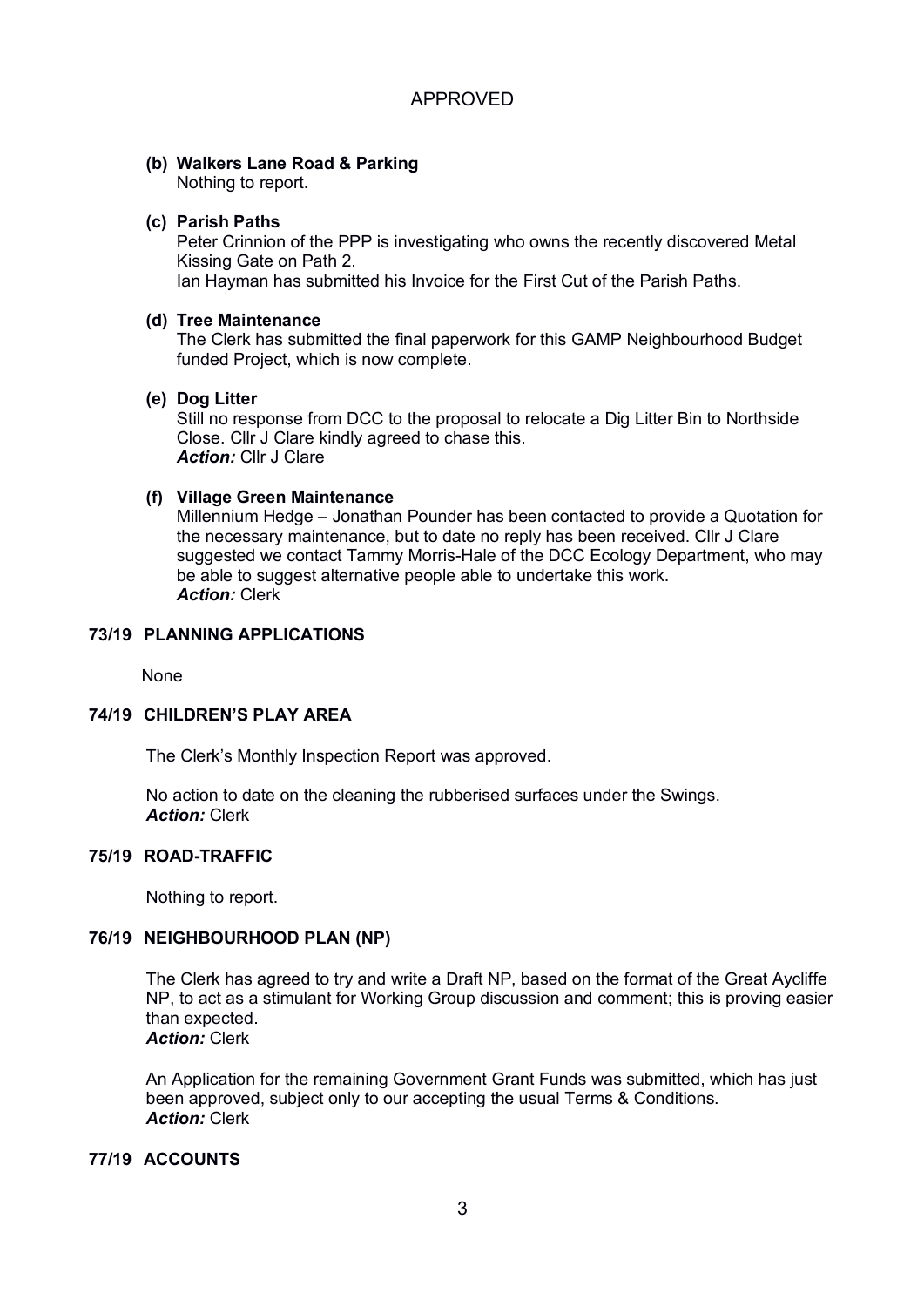## APPROVED

The External Auditors have confirmed that the Parish Council's 2018/19 Accounts will not require an External Audit. The Public Inspection Period will end on 19<sup>th</sup> July, after which it will be possible to reclaim the VAT paid last Financial Year. *Action:* Clerk

| Payee                               | <b>Purpose</b>                 | Amount  |
|-------------------------------------|--------------------------------|---------|
| Citizens Advice County Durham *     | Donation                       | £50.00  |
| National Association of Councillors | <b>Annual Fee</b>              | £78.00  |
| A. D. Jordan                        | <b>Chair's Dinner Expenses</b> | £260.45 |
| <b>Hayfields Contracting Ltd</b>    | <b>Parish Paths First Cut</b>  | £504.00 |
|                                     | TOTAL                          | £892.45 |

**RESOLVED** that the following Accounts be approved for payment:-

\* Cheque already issued, so formal authority granted is retrospective.

### **78/19 GAMP & CDALC**

GAMP – The time period for new Area Budget Project Applications is now over, and as usual all three Project Priorities are oversubscribed. Proposals have been reviewed by the Project Task Groups, and now go to a Ranking Panel, which basically decides which Proposals should be supported.

The Parish Council have submitted a "Community Speed Watch" Project Application, under the Community Safety Priority, which would provide for new "Speed Puppets" in the Village, together with a number of Presentations to local Schools, and the Public, plus a Press Campaign, on the theme of Speed Awareness. Katy Milne, the Creative Director for Engagement and Greenfield Arts, did most of the work on this Proposal, and the Chair expressed his thanks for her contribution.

This Proposal was submitted in the name of the Chair, but it has been agreed that in future the Clerk will take responsibility for its progress. The Proposal has been vetted by the GAMP Community Safety Task Group, and a number of queries raised; the Clerk is currently coordinating work to provide suitable responses. *Action:* Clerk

Should this Application prove successful, the Chair suggested that a Working Group should be established, which any interested Resident could join, to ensure whatever is done reflects Resident's wishes; this was agreed. However, should this Application prove unsuccessful, there is no reason why it could not be resubmitted next year. GAMP offer free advise on why a Proposal has proved unsuccessful, and what could done to improve it, and if necessary we would avail ourselves of this facility.

Cllr J Clare suggested that we contact Adrian White of the DCC Highways Department regarding Traffic Census data for Middridge.

CDALC – Great Aycliffe Town Council (GATC) have contacted the Parish Council regarding a proposed Meeting of the GAMP area Local Councils Forum. It has been agreed that the Chair, Cllr W Mellors and the Clerk will attend on behalf of the Parish Council; the date and time of this Meeting have yet to be agreed. *Action:* Clerk